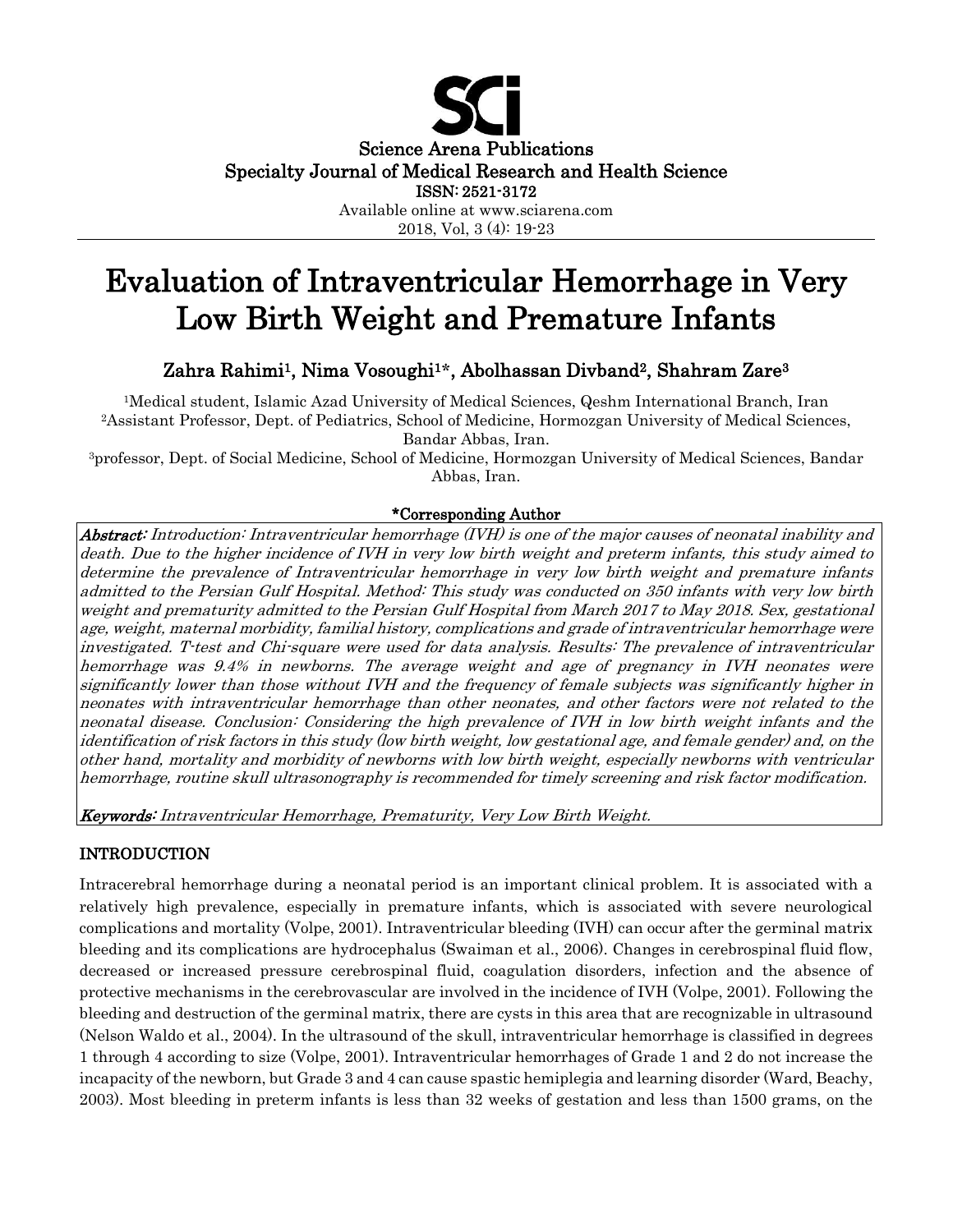first day and 90% of bleeding occurs in the first 4 days; hence, screening ultrasound is recommended on days 7 and 14 after birth and in the case of normal, repeated ultrasonography at the time of term (40-36 weeks) (Vollmer et al., 2003; Kadri et al., 2006; Nwafor-Anene et sal., 2003). Considering the importance of cerebrovascular bleeding in infants and the lack of a study in the Persian Gulf Hospital of Bandar Abbas as a referral center for obstetrics and gynecology in Hormozgan province during the study period, we conducted this study to evaluate the incidence of cerebrovascular bleeding in very low birth weight infants admitted to the Persian Gulf Hospital.

## Methods

In this study, all infants who were born in the Persian Gulf Hospital in Bandar Abbas from March 2017 to May 2018 with a diagnosis of prematurity and very low birth weight, including 350 infants were included in the study. Infants were admitted to the NICU and the neonatal department of the hospital. After confirmation by the Ethics Research Committee and the Persian Gulf Hospital, the parents were informed and the babies were selected in the hospital. First, we asked their mothers a complete history of the relationship between the demographic data of their infants and their mothers, the age of birth of the fetus, maternal diseases, birth weight, etc. The baby was then sent to ultrasound for IVH review. Data were extracted from the ultrasound and entered the checklist. In the following, all of the above information was entered into the SPSS Statistical Analysis Program Version 18 and we analyzed the data.

All patients' data including demographic factors and paraclinical symptoms were recorded in the checklist by the administrator and entered into SPSS 18. Statistical analyses were presented in two sections: descriptive and analytical. In the descriptive part, the prevalence of IVH as a major variable in different groups was presented and all clinical and demographic information of patients were also reported based on descriptive criteria. In the analytical section, parametric and non-parametric tests, proportional tests were used based on statistical assumptions. Chi-square test was used to analyze the qualitative findings and independent T-test was used for comparing quantitative data. In the absence of basic assumptions like normal, the Mann-Whitney non-parametric test was used. All tests were examined at a 5% error level.

## Results

In this study, 350 infants with very low birth weight were enrolled, of whom 33 (9.4%) had an intracranial hemorrhage.

The results of this study are presented in the following tables.

| Variable             | Sub variable                | Quantity       | Percentage |  |
|----------------------|-----------------------------|----------------|------------|--|
| <b>Sex</b>           | Boy                         | 10             | 30.3       |  |
|                      | girl                        | 23             | 69.7       |  |
| Gestational Age      | Less than 30 weeks<br>21    |                | 63.6       |  |
|                      | More than 30 weeks          | 12             | 36.4       |  |
| Weight               | 1000 grams and less         | 14             | 42.4       |  |
|                      | More than 1000 grams        | 19             | 57.6       |  |
| Coagulation disorder | N <sub>0</sub>              | 31             | 93.9       |  |
|                      | $\operatorname{Yes}$        | $\overline{2}$ | 6.1        |  |
| Mother's disease     | $\rm No$                    | 26             | 78.8       |  |
|                      | <b>Gestational Diabetes</b> | 3              | 9.1        |  |
|                      | Eclampsia                   | $\overline{2}$ | 6.1        |  |
|                      | Preeclampsia                | $\mathbf{2}$   | 6.1        |  |
| Family history       | $\rm No$                    | 32             | 97.0       |  |
|                      | Yes                         |                | 3.0        |  |
| Complications        | $\rm No$                    | 27             | 81.8       |  |

**Table 1:** Frequency of studied variables in neonates with intracerebral hemorrhage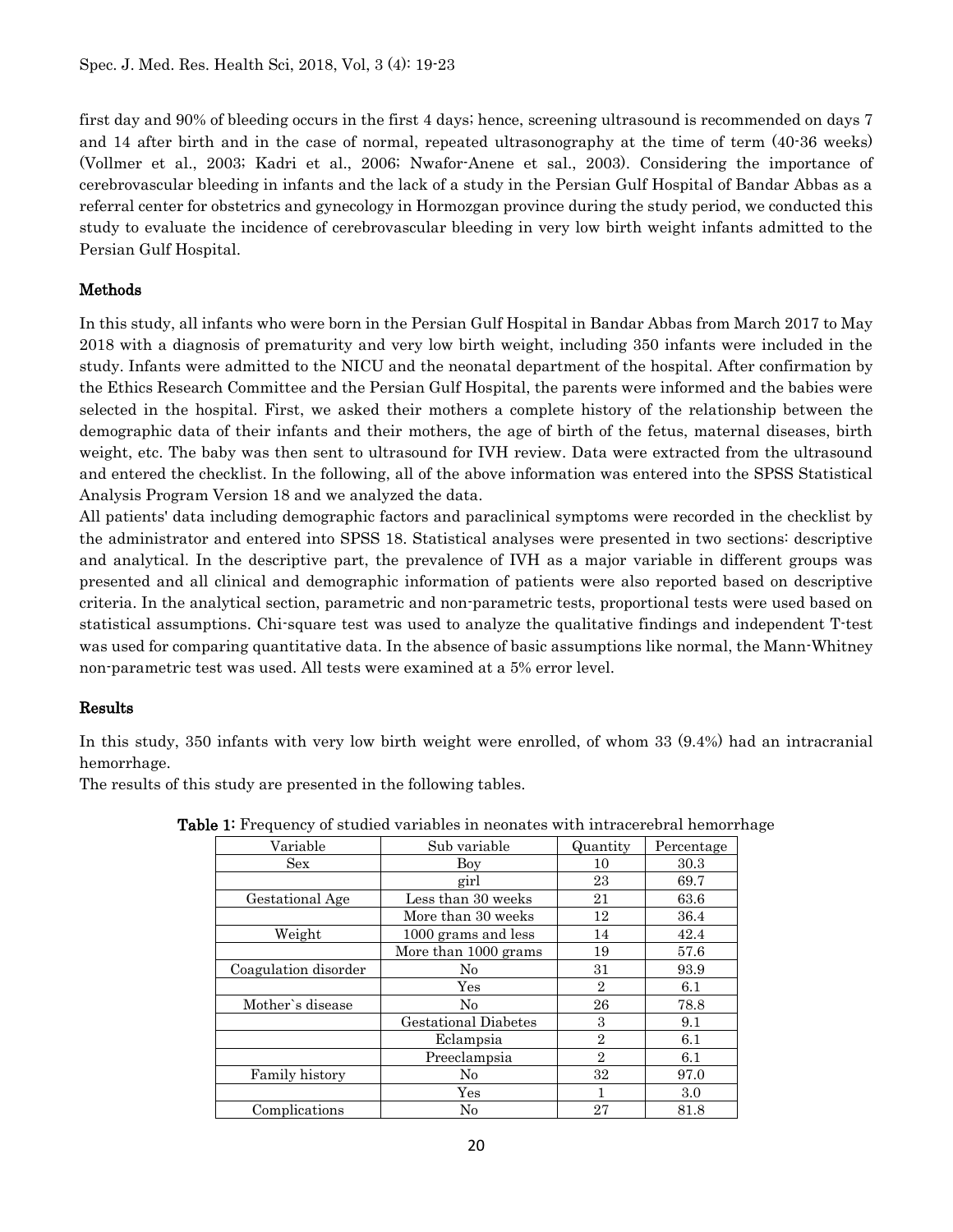|       | Yes | 189<br>10.4 |
|-------|-----|-------------|
| Grade |     | 57.6        |
|       |     | $24.2\,$    |
|       |     | 15.2        |
|       |     | U.          |

Table 2: Mean and standard deviation of weight and gestational age based on the incidence of IVH

| Variable                | Group       | Quantity | Average | <b>Standard Deviation</b> | P-value |
|-------------------------|-------------|----------|---------|---------------------------|---------|
| Weight (Grams)          | Without IVH | 317      | 1308.14 | 145.97                    | 0.004   |
|                         | With IVH    | 33       | 1146.72 | 197.29                    |         |
| Gestational Age (weeks) | Without IVH | 317      | 30.58   | 2.01                      | < 0.001 |
|                         | With IVH    | 33       | 29.69   | 2.17                      |         |

Table 3: Frequency of gender in neonates based on the incidence of IVH

| <b>Sex</b> | Group      | Without IVH | With IVH | All  | P-value |
|------------|------------|-------------|----------|------|---------|
| Boy        | Quantity   | 174         |          | 184  | 0.007   |
|            | Percentage | 54.9        | 30.3     | 52.6 |         |
| Girl       | Quantity   | 166         | 23       | 143  |         |
|            | Percentage | 47.4        | 69.7     | 45.1 |         |

According to our study, 69.7% of infants with intraventricular hemorrhages were girl, 63.6% had a gestational age less than 30 weeks, 42.4% had a weight less than 1,000 grams, 9.1% had gestational diabetes, 6.1% had eclampsia and 6.1% had preeclampsia, 3% had a positive family history, 18.2% had complications, 57.6% had grade 1 and 24.2% had grade 2, 15.2% had grade 3 and 3% had grade 4 (Table 1).

The gestational age in infants with intracranial hemorrhage was 29.69 weeks and the average weight was 1146.72 g; the average weight in IVH neonates was significantly lower than those without IVH (P=0.004). Also, the average age of pregnancy was significantly lower in neonates with IVH than in non-IVH infants (P<0.001) (Table 2).

The frequency of female sex in IVH was significantly higher than that of other infants  $(P=0.007)$  (Table 3), the frequency of history of intraventricular hemorrhage  $(P=0.18)$  and the frequency of mother's illness  $(P=0.502)$ . There was no significant difference in the incidence of IVH in newborns.

## Discussion

The present study was conducted to investigate the incidence of cerebrovascular hemorrhage in very low birth weight and premature infants admitted to the Persian Gulf Hospital from March 2017 to May 2018. In this study, 350 infants with very low birth weight were enrolled in the study, of whom 33 (9.4%) had an intracranial hemorrhage. On the other hand, it was found that the average weight and average gestational age of newborns with IVH was significantly lower than those without IVH. Also, the frequency of female subjects was significantly higher in neonates with IVH than in other infants. However, the frequency of history of intraventricular hemorrhage and the frequency of maternal disease did not correlate with the disease of the neonatal.

In a study by Abdi et al., 200 neonates were evaluated and the percentage of IVH in the neonates was 28% with a 95% confidence interval (25.2% to 30.9%). The most common type of IVH was grade I bleeding (37.5%) and the lowest grade IV bleeding (3.7%) (Abdi et al., 2003). The results of this study on the prevalence of IVH are 3 times higher than ours. On the other hand, the prevalence of Grade I in this study is half of our study. However, with regard to the prevalence of Grade IV, this is similar to our study. The reason for the differences is the difference in the sample size of the study, difference in demographic characteristics of individuals, difference in entry and exit criteria and the difference in how data are sampled.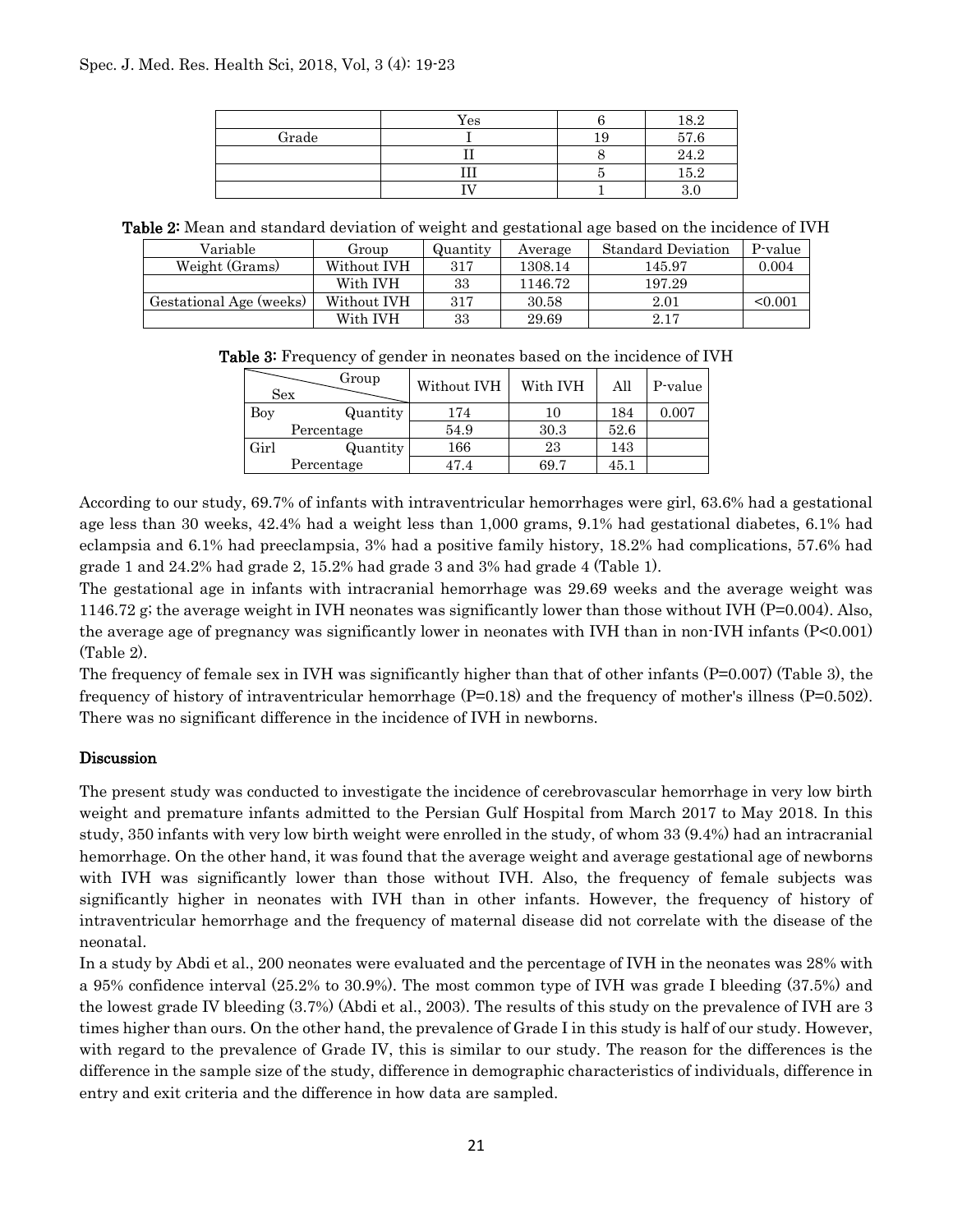A study was conducted by Nafisi Moghaddam et al. on a total of 52 neonates (86.67%) of the samples, neonates with birth weights were less than 2500 g (LBW). Of the 52 patients with LBW, five infants (9.6%) had IVH and five children (9.6%) had hydrocephalus, and one newborn (1.9%) had Holoprosencephaly disease, and eight had normal weight. There was no abnormal finding in ultrasound (Nafisi Moghaddam et al., 2010). The results for IVH are in line with the findings of our study.

A study by McCrea HJ et al. showed that 20-25% of preterm infants and VLBW had IVH. Infants who have IVH are at risk of developing hydrocephalus after hemorrhagic and periventricular leukomalacia. Approximately, 75% of patients who find parenchymal involvement find parenchymal hemorrhage with neurodegenerative disorders (McCrea, Ment, 2008). In our study, it was found that nearly 20% of infants who had IVH had complications including the occurrence of hydrocephalus.

A study was conducted by Szpecht D et al. to evaluate the prevalence of IVH in neonates with a birth weight of fewer than 32 weeks. The results showed that the incidence of IVH with stages 3 and 4 was observed in 25% of infants. The most common incidence of IVH occurred in the 25-26-week gestational age (Szpecht et al., 2016). Regarding the outbreak in our study, it was found that the prevalence of Grades 3 and 4 was 18.2%, which was slightly lower than the study, and the reason for the incidence of IVH was related to low birth weight, low gestational age, and female gender.

In the study of Lee JY et al., it was found that out of 1044 neonates, 59 neonates with IVH had a 2-3-4 stage (Lee et al., 2010). In our study, it was found that the incidence of IVH grade 2-3-4 is 42.2% of all IVH cases, and out of a total of 350 neonates, 4% of the total number of neonates and 5.6% in the study similar to our study.

In the study of Samaei et al., from 84 neonates, 28 (33%) patients had intraventricular hemorrhage; This bleeding was observed in infants weighing less than 1000 g, 50% and weighing from 1000 to 1500 g, 41% and in preterm infants weighing more than 1500 g, 22%. In infants with gestational age, less than 29 weeks 56% and in group 30 to 34 weeks of gestational age 32% had an intraventricular hemorrhage (Samaei, 1999). The results of this study on the higher prevalence of intraventricular hemorrhage in low birth weight and gestational age neonates are consistent with our findings, but the percentages obtained are significantly higher than our study.

In the study of Badiei, 167 neonates were studied. The relative frequency of IVH in neonates less than 35 weeks was 19.5% and in infants weighing less than 1500 g, 25%. Relative frequency of IVH had a significant relationship with gestational age and low birth weight. Of the 167 infants, 9 (5.3%) IVH grade 1, 14 (8.3%) IVH grade 2, 9 (5.3%) IVH grade 3 and 1 person (0.5%) IVH grade 4 had (Badiei, 2006). The results of this study regarding the higher prevalence of IVH in low birth weight and gestational age neonates are consistent with our findings. However, the percentages obtained in different grades of IVH are completely different from the results of our study, especially in Grade One, which in our study was about 60% of subjects with Grade One, but in this study, Grade Two had the highest frequency. The reason for the difference is due to the difference in the sample size of the study, difference in demographic information of individuals, difference in the inclusion and exclusion criteria and the difference is in how data are sampled.

In the study of Asadi et al., a total of 3648 neonates were admitted, of whom 1164 (31.9%) preterm infants and 43 (3.7%) had an intraventricular hemorrhage (case group). The average gestational age was  $28.1 \pm 2.1$  years and the average birth weight was 1136±340.8. The average birth weight and gestational age were significantly higher than the case group (Asadi, 2010). The results of this study on the neonatal characteristics of IVH are consistent with our findings.

#### Conclusion